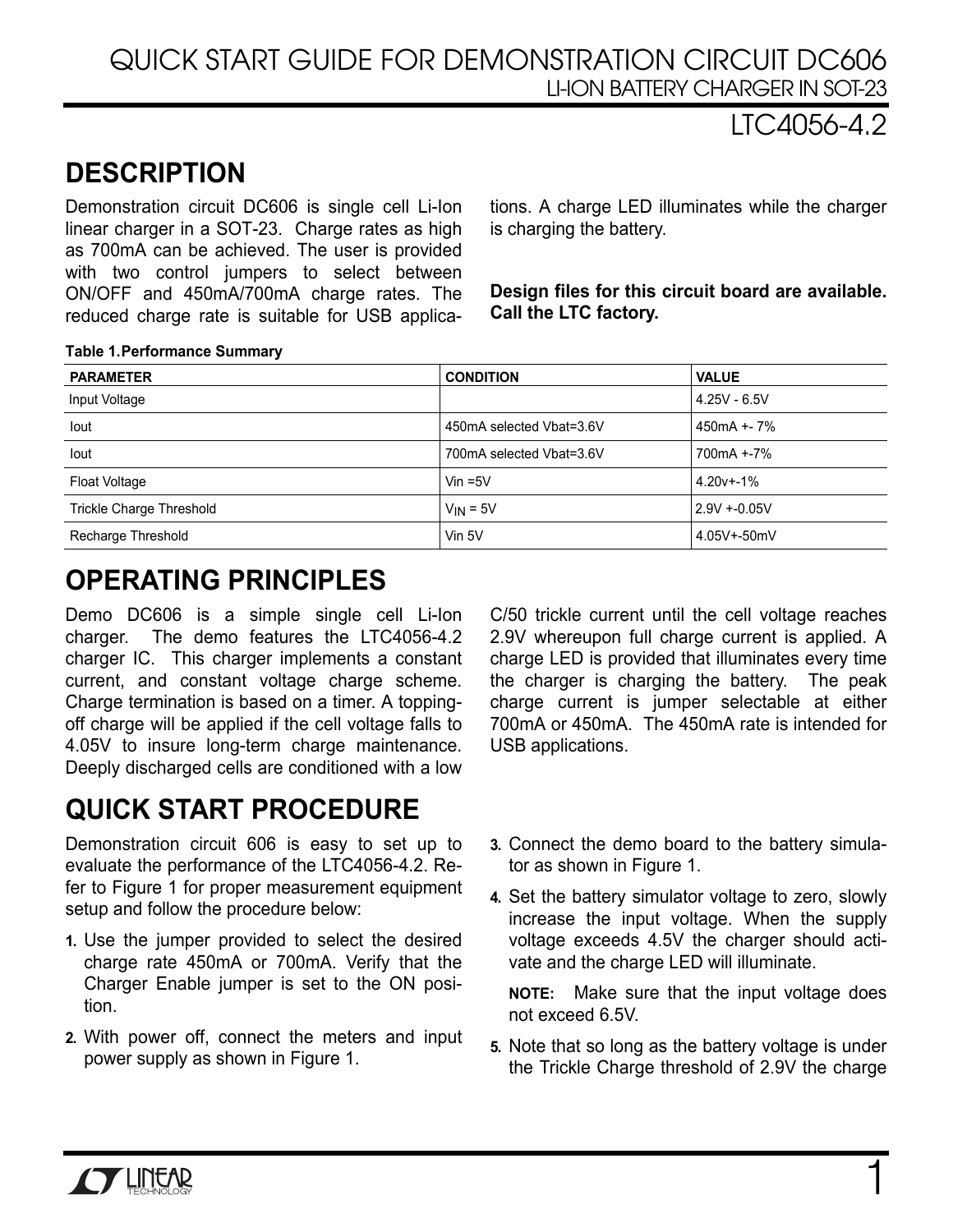current is about 2% of the selected charge current

- **6.** Increase the battery voltage to about 3V and note that the charge current has increased to the jumper programmed current, either 450 or 700mA. This is the constant current region of the charging cycle
- **7.** Continue to increase the battery voltage, as the battery voltage approaches the float voltage of 4.2V the charge current will begin to drop. This is the constant voltage region of operation.
- **8.** Wait 3 hours. The LED will extinguish as the charger terminates. The termination timeout can be reduced to 18 minutes by substituting a 100nF cap for C2.
- **9.** Now slowly decrease the battery voltage as the battery voltage reaches about 4.05V, a new charging cycle should begin.
- **10.** Place the Charger Enable jumper in the OFF position. Note that the battery current draw is extremely low (approx 1uA) and that the supply current draw is low (approx 35uA).



Figure 1. Proper Measurement Equipment Setup